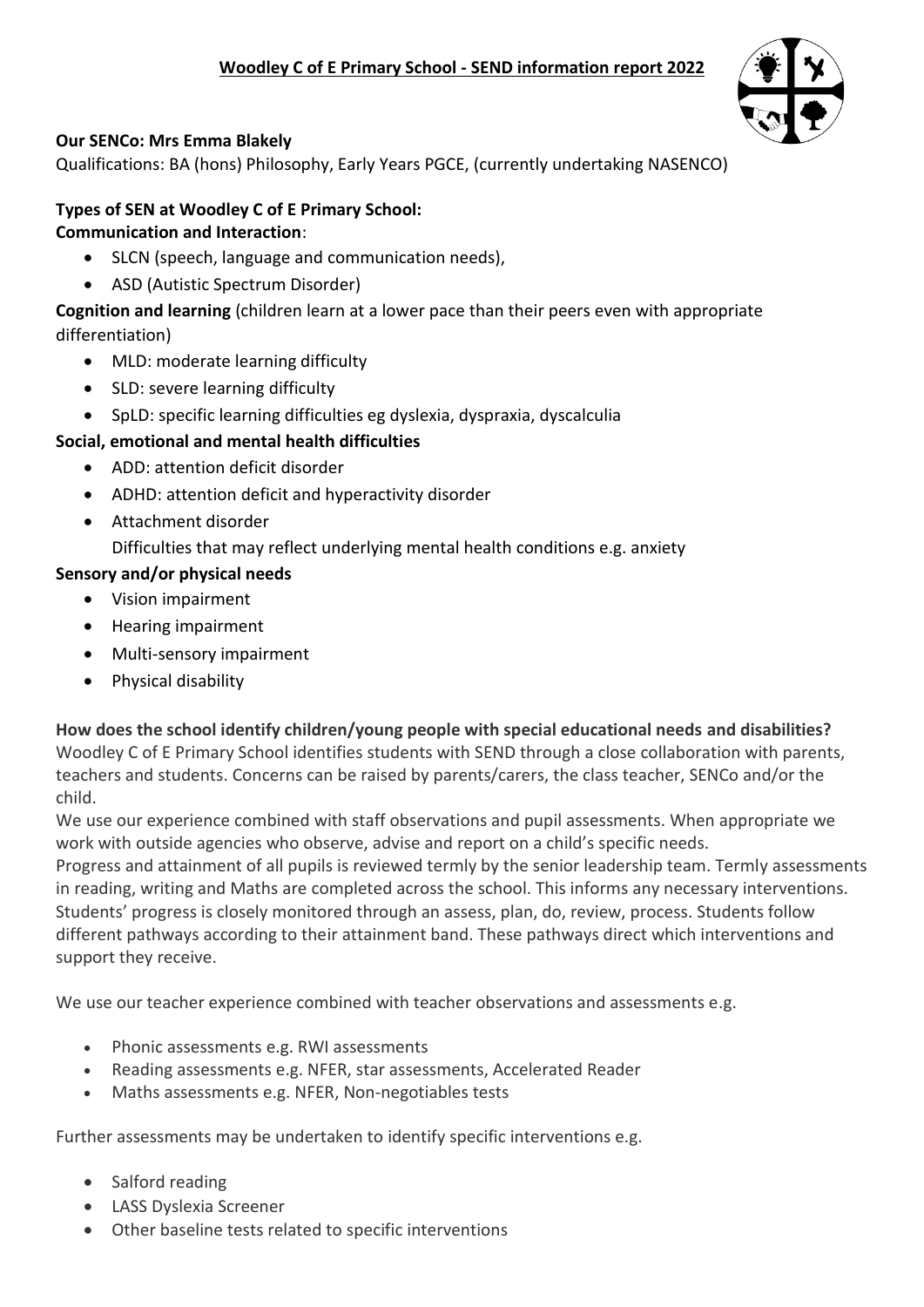When appropriate, we work with outside agencies, who observe, advise and report on a child's specific needs.

By talking with parents and/or liaising with a child's previous schools we can use this knowledge to support a child as needed.

### **Arrangements for discussing progress with parents and young people:**

Class teachers, phase leaders and the SENCo monitor SEND progress termly and liaise with parents regularly through parent meeting. Progress monitoring is ongoing through reviewing scores achieved in half termly assessments and through reviewing targets in the IEP.

Progress is also addressed in annual reviews for children with EHCPs. School seek opinions of all adults involved with the child and ask the child for their opinion too.

Parents have access to the class teacher and SENCo's email and are encouraged to contact staff with any questions or concerns at the time, rather than waiting for meetings. Similarly, staff will contact parents if they have concerns regarding progress or targets.

Any children who fall into the lowest attainment band will follow our Red pathway provision which involves termly meetings.

There are home school diaries to provide the opportunity for daily home/school contact; the class teacher and SENCo also arrange meetings with parents as required.

In cases where a child struggles to communicate, a home/school book may be set up for parents and staff to communicate through.

### **Supporting transition**

Woodley C of E offers home visits, photo booklets, transition meetings between staff at both schools where necessary. We can provide photo booklets, planned visits to the new area/classroom, transition talks between staff of both phases and a parent evening at the start of the new Autumn term to meet the new teacher.

A carefully planned phase transition programme includes: several visits to the new class/phase, transition discussions between staff to ensure passing on relevant information around the child's needs, IEPs, provision and support needed for smooth transition. Our PSHE curriculum covers changes and transitions at the end of the year in all year groups.

We liaise with other schools as appropriate and forward any information/reports that we have for each child. Information provided will include details of support and provision, recent IEPs and academic levels. Staff in Y6 and Y7 have liaison discussions in the Summer term to explain all the above. File transfers ensure that a child's history is passed over to the new school.

## **Approaches to teaching and accessibility of the learning environment**

We believe in making children independent learners by setting targets around working independently/independent skills on their IEPs. We enable this through classroom resources e.g. visual timetables, resources appropriate to the provision required: individual work trays, "handy hints" lists, checklists, work frames, word banks etc. We also provide specific resources and interventions linked to their diagnosis/traits e.g. coloured overlays for dyslexia, sensory circuits etc. We think carefully regarding the placement of children in the classroom with regard to proximity to the teacher, other children and individual workstations.

#### **Accessibility of the curriculum**

We acknowledge that for all children their learning should be planned for according to their individual needs, but also offering aspiration regardless of any obstacle or disability. For some children there is the need to work at a different stage of learning, hence 'stage' not 'age' expectations. Children that have significantly greater difficulty in learning still work towards the milestones that are appropriate for them at their stage of learning.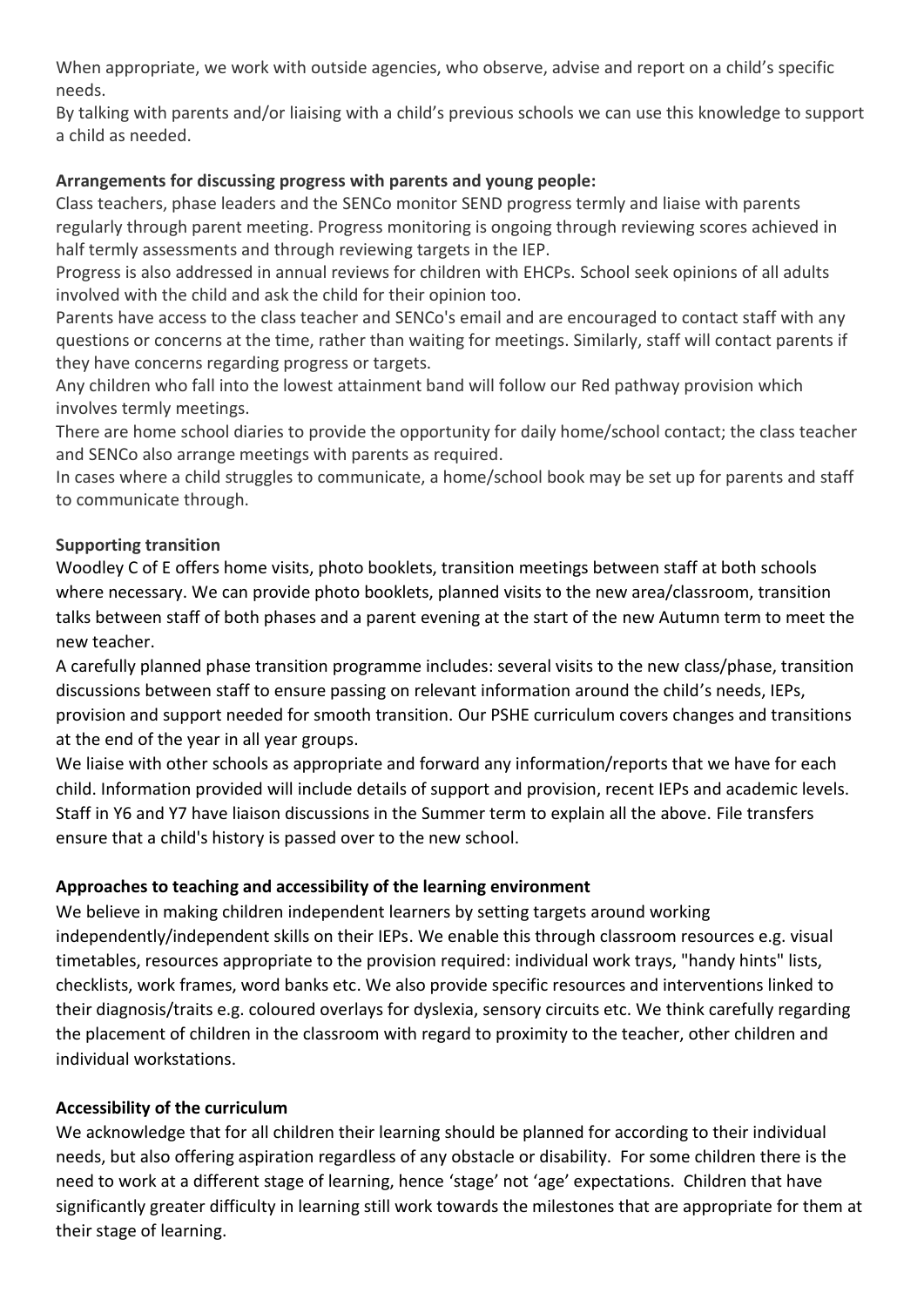We ensure that all our pupils, but particularly those with SEN are fully included in the activities available, accepting that sometimes this will mean additional arrangements to allow them to take part in activities. At Woodley C of E, we provide educational experiences based on the child's stage of development, rather than their age. In English and maths, the children access work from the year group which they have been currently assessed as working at. Our wider curriculum is spiral based, and teachers plan for work on Threshold Concepts which can be pitched at the correct developmental stage for the child. Learning environments are adapted as and when needed.

#### **Staff training**

Our staff has access to training through the Wokingham Schools Hub and can access training provided in groups or bespoke training from Wokingham's Educational Psychology (EP) Service. We meet with our EP to plan our training needs on a termly basis. Through our school cluster group, we can identify training needs and plan training in a cost-effective way as well as using our cluster meetings as a professional forum to share expertise across schools.

Our staff have a variety of experience in working with children with SEND; they are updated with training and SEND issues as needed. Training for teachers and teaching assistants is provided dependent upon current needs and the school's focus.

### **Evaluating the effectiveness of our provision**

Most children and young people who have SEND respond to quality first teaching. Where individual or different interventions are used, these will be evidence based and our progress tracking allows us to verify that the interventions are effective. Sometimes individual pupils respond to different interventions and approaches. Where we try a different approach or intervention, we will review its efficacy by measuring the outcomes achieved by the pupil and consider the cost of the intervention.

#### **Inclusive practice**

We ensure that all our pupils, and those with SEND, are fully included in the activities available. We accept that sometimes this will mean additional arrangements may need to be made to allow them to take part e.g. an allocation of additional adult support available to support the child in an after-school club, school funded places for children who also fall under the Pupil Premium category.

#### **Nurture, emotional and social development**

The school has a variety of support in place: Nurture Assistants, scaling, Peer Mediators, Playground Pals, Big Sisters/Brothers, Meet and Greet, Social Groups and 1:1 or small group work.

We use strategies as advised by our Educational Psychologist and Foundry College. These include:

- Safe spaces
- Communication cards
- My choice, your choice
- Reward time
- 20/20/20 lunchtimes
- An identified adult to talk to /intervene
- Movement breaks
- ABC tracking